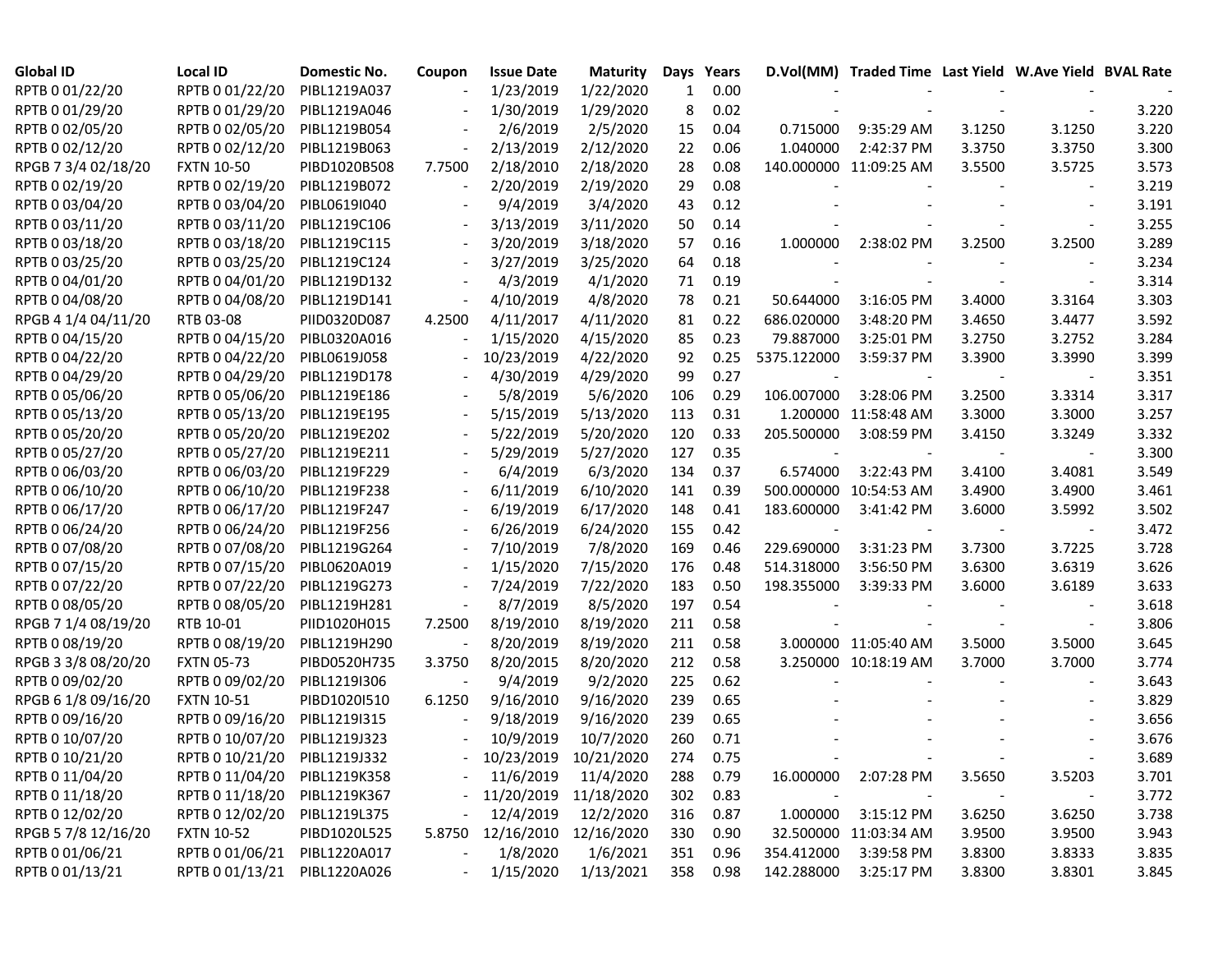| <b>Global ID</b>     | <b>Local ID</b>   | Domestic No. | Coupon  | <b>Issue Date</b> | <b>Maturity</b>  |       | Days Years |                             | D.Vol(MM) Traded Time Last Yield W.Ave Yield BVAL Rate |        |                          |       |
|----------------------|-------------------|--------------|---------|-------------------|------------------|-------|------------|-----------------------------|--------------------------------------------------------|--------|--------------------------|-------|
| RPTB 0 01/20/21      | RPTB 0 01/20/21   | PIBL1220A035 |         | 1/22/2020         | 1/20/2021        | 365   | 1.00       | 1245.565000                 | 3:50:01 PM                                             | 3.9000 | 3.9142                   | 3.853 |
| RPGB 4 1/4 01/25/21  | <b>FXTN 03-23</b> | PIBD0321A236 | 4.2500  | 1/25/2018         | 1/25/2021        | 370   | 1.01       |                             |                                                        |        |                          | 3.998 |
| RPGB 7 3/8 03/03/21  | RTB 10-02         | PIID1021C027 | 7.3750  | 3/3/2011          | 3/3/2021         | 407   | 1.11       |                             |                                                        |        |                          | 3.947 |
| RPGB 3 1/2 03/20/21  | <b>FXTN 07-57</b> | PIBD0721C574 | 3.5000  | 3/20/2014         | 3/20/2021        | 424   | 1.16       | 530.000000                  | 3:23:40 PM                                             | 4.0750 | 4.0816                   | 4.076 |
| RPGB 6 1/2 04/28/21  | <b>FXTN 10-53</b> | PIBD1021D531 | 6.5000  | 4/28/2011         | 4/28/2021        | 463   | 1.27       |                             |                                                        |        |                          | 3.980 |
| RPGB 4 7/8 06/13/21  | RTB 03-09         | PIID0321F092 | 4.8750  | 6/13/2018         | 6/13/2021        | 509   | 1.39       | 552.098200                  | 3:55:07 PM                                             | 4.0850 | 4.0651                   | 4.074 |
| RPGB 5 3/4 10/20/21  | RTB 10-03         | PIID1021J039 | 5.7500  | 10/20/2011        | 10/20/2021       | 638   | 1.75       |                             |                                                        |        |                          | 4.085 |
| RPGB 5 3/4 11/24/21  | <b>FXTN 10-55</b> | PIBD1021K551 | 5.7500  | 11/24/2011        | 11/24/2021       | 673   | 1.84       |                             |                                                        |        | $\overline{\phantom{a}}$ | 4.106 |
| RPGB 63/801/19/22    | <b>FXTN 10-54</b> | PIBD1022G545 | 6.3750  | 7/19/2011         | 1/19/2022        | 729   | 2.00       |                             | 1.400000 10:22:23 AM                                   | 4.1500 | 4.1500                   | 4.050 |
| RPGB 4 01/26/22      | <b>FXTN 05-74</b> | PIBD0522A747 | 4.0000  | 1/26/2017         | 1/26/2022        | 736   | 2.02       | 5.400000                    | 2:02:18 PM                                             | 4.1400 | 4.1400                   | 4.168 |
| RPGB 15 03/14/22     | <b>FXTN 20-02</b> | PIBD2022C021 | 15.0000 | 3/14/2002         | 3/14/2022        | 783   | 2.14       |                             |                                                        |        |                          | 4.164 |
| RPGB 4 3/4 07/04/22  | <b>FXTN 03-24</b> | PIBD0322G247 | 4.7500  | 7/4/2019          | 7/4/2022         | 895   | 2.45       | 480.596000                  | 3:47:59 PM                                             | 4.2100 | 4.2020                   | 4.202 |
| RPGB 4 7/8 08/02/22  | <b>FXTN 10-56</b> | PIBD1022H562 | 4.8750  | 8/2/2012          | 8/2/2022         | 924   | 2.53       |                             |                                                        |        |                          | 4.206 |
| RPGB 4 3/4 09/13/22  | <b>FXTN 10-57</b> | PIBD1022I570 | 4.7500  | 9/13/2012         | 9/13/2022        | 966   | 2.65       |                             |                                                        |        |                          | 4.246 |
| RPGB 12 3/4 10/17/22 | <b>FXTN 20-03</b> | PIBD2022J033 | 12.7500 | 10/17/2002        | 10/17/2022       | 1,000 | 2.74       |                             |                                                        |        |                          | 4.261 |
| RPGB 4 5/8 12/04/22  | RTB 05-11         | PIID0522L114 | 4.6250  | 12/4/2017         | 12/4/2022 1,048  |       | 2.87       | 4.005000                    | 3:03:57 PM                                             | 4.2800 | 4.2775                   | 4.274 |
| RPGB 4 12/06/22      | <b>FXTN 10-58</b> | PIBD1022L585 | 4.0000  | 12/6/2012         | 12/6/2022 1,050  |       | 2.88       |                             |                                                        |        |                          | 4.284 |
| RPGB 13 02/20/23     | <b>FXTN 20-04</b> | PIBD2023B048 | 13.0000 | 2/20/2003         | 2/20/2023 1,126  |       | 3.08       |                             |                                                        |        |                          | 4.313 |
| RPGB 5 1/2 03/08/23  | <b>FXTN 05-75</b> | PIBD0523C752 | 5.5000  | 3/8/2018          | 3/8/2023 1,142   |       | 3.13       |                             | 1.000000 10:23:37 AM                                   | 4.3450 | 4.3450                   | 4.376 |
| RPGB 3 1/2 04/21/23  | <b>FXTN 07-58</b> | PIBD0723D588 | 3.5000  | 4/21/2016         | 4/21/2023 1,186  |       | 3.25       | 589.100000                  | 3:34:39 PM                                             | 4.3800 | 4.4094                   | 4.407 |
| RPGB 11 7/8 05/29/23 | <b>FXTN 20-05</b> | PIBD2023E054 | 11.8750 | 5/29/2003         | 5/29/2023 1,224  |       | 3.35       |                             |                                                        |        |                          | 4.349 |
| RPGB 3 1/4 08/15/23  | RTB 10-04         | PIID1023H046 | 3.2500  | 8/15/2013         | 8/15/2023 1,302  |       | 3.57       |                             | 2.010000 11:23:18 AM                                   | 4.3500 | 4.3411                   | 4.358 |
| RPGB 11 3/8 10/23/23 | <b>FXTN 20-06</b> | PIBD2023J068 | 11.3750 | 10/23/2003        | 10/23/2023 1,371 |       | 3.75       |                             |                                                        |        |                          | 4.401 |
| RPGB 6 1/4 03/12/24  | RTB 05-12         | PIID0524C129 | 6.2500  | 3/12/2019         | 3/12/2024 1,512  |       | 4.14       | 1396.500000                 | 3:57:35 PM                                             | 4.4000 | 4.3966                   | 4.403 |
| RPGB 4 1/2 04/20/24  | <b>FXTN 07-59</b> | PIBD0724D595 | 4.5000  | 4/20/2017         | 4/20/2024 1,551  |       | 4.25       | 8.500000                    | 2:01:38 PM                                             | 4.5000 | 4.5000                   | 4.434 |
| RPGB 12 3/8 06/03/24 | <b>FXTN 20-07</b> | PIBD2024F075 | 12.3750 | 6/3/2004          | 6/3/2024 1,595   |       | 4.37       |                             |                                                        |        |                          | 4.472 |
| RPGB 12 7/8 08/05/24 | <b>FXTN 20-08</b> | PIBD2024H086 | 12.8750 | 8/5/2004          | 8/5/2024 1,658   |       | 4.54       |                             |                                                        |        |                          | 4.490 |
| RPGB 4 1/8 08/20/24  | <b>FXTN 10-59</b> | PIBD1024H595 | 4.1250  | 8/20/2014         | 8/20/2024 1,673  |       | 4.58       | 2.000000                    | 2:34:49 PM                                             | 4.5250 | 4.5075                   | 4.448 |
| RPGB 4 1/4 10/17/24  | <b>FXTN 05-76</b> | PIBD0524J762 | 4.2500  | 10/17/2019        | 10/17/2024 1,731 |       | 4.74       |                             |                                                        |        |                          | 4.411 |
| RPGB 13 3/4 11/11/24 | <b>FXTN 20-09</b> | PIBD2024K091 | 13.7500 | 11/11/2004        | 11/11/2024 1,756 |       | 4.81       |                             |                                                        |        |                          | 4.519 |
| RPGB 5 3/4 04/12/25  | <b>FXTN 07-61</b> | PIBD0725D618 | 5.7500  | 4/12/2018         | 4/12/2025 1,908  |       | 5.22       | 15.500000                   | 3:36:29 PM                                             | 4.6250 | 4.6021                   | 4.585 |
| RPGB 12 1/8 04/14/25 | <b>FXTN 20-10</b> | PIBD2025D103 | 12.1250 | 4/14/2005         | 4/14/2025 1,910  |       | 5.23       |                             |                                                        |        | $\overline{\phantom{a}}$ | 4.559 |
| RPGB 3 5/8 09/09/25  | <b>FXTN 10-60</b> | PIBD10251608 | 3.6250  | 9/9/2015          | 9/9/2025 2,058   |       | 5.64       |                             | 10.200000 11:53:41 AM                                  | 4.7000 | 4.7000                   | 4.602 |
| RPGB 12 1/8 10/20/25 | <b>FXTN 20-11</b> | PIBD2025J116 | 12.1250 | 10/20/2005        | 10/20/2025 2,099 |       | 5.75       |                             |                                                        |        |                          | 4.603 |
| RPGB 18 1/4 11/29/25 | <b>FXTN 25-01</b> | PIBD2525K015 | 18.2500 | 11/29/2000        | 11/29/2025 2,139 |       | 5.86       |                             |                                                        |        |                          | 4.612 |
| RPGB 10 1/4 01/19/26 | <b>FXTN 20-12</b> | PIBD2026A122 | 10.2500 | 1/19/2006         | 1/19/2026 2,190  |       | 6.00       |                             |                                                        |        |                          | 4.624 |
| RPGB 6 1/4 02/14/26  | <b>FXTN 07-62</b> | PIBD0726B627 | 6.2500  | 2/14/2019         | 2/14/2026 2,216  |       |            | 6.07 1454.000000 3:37:40 PM |                                                        | 4.7050 | 4.7026                   | 4.701 |
| RPGB 3 1/2 09/20/26  | RTB 10-05         | PIID1026I057 | 3.5000  | 9/20/2016         | 9/20/2026 2,434  |       | 6.66       |                             |                                                        |        |                          | 4.548 |
| RPGB 6 1/4 10/20/26  | RTB 15-01         | PIID1526J019 | 6.2500  | 10/20/2011        | 10/20/2026 2,464 |       | 6.75       |                             |                                                        |        |                          | 4.648 |
| RPGB 8 12/07/26      | <b>FXTN 20-13</b> | PIBD2026L139 | 8.0000  | 12/7/2006         | 12/7/2026 2,512  |       | 6.88       |                             |                                                        |        |                          | 4.677 |
| RPGB 5 3/8 03/01/27  | RTB 15-02         | PIID1527C023 | 5.3750  | 3/1/2012          | 3/1/2027 2,596   |       | 7.11       |                             |                                                        |        |                          | 4.689 |
| RPGB 4 3/4 05/04/27  | <b>FXTN 10-61</b> | PIBD1027E617 | 4.7500  | 5/4/2017          | 5/4/2027 2,660   |       | 7.28       |                             |                                                        |        |                          | 4.700 |